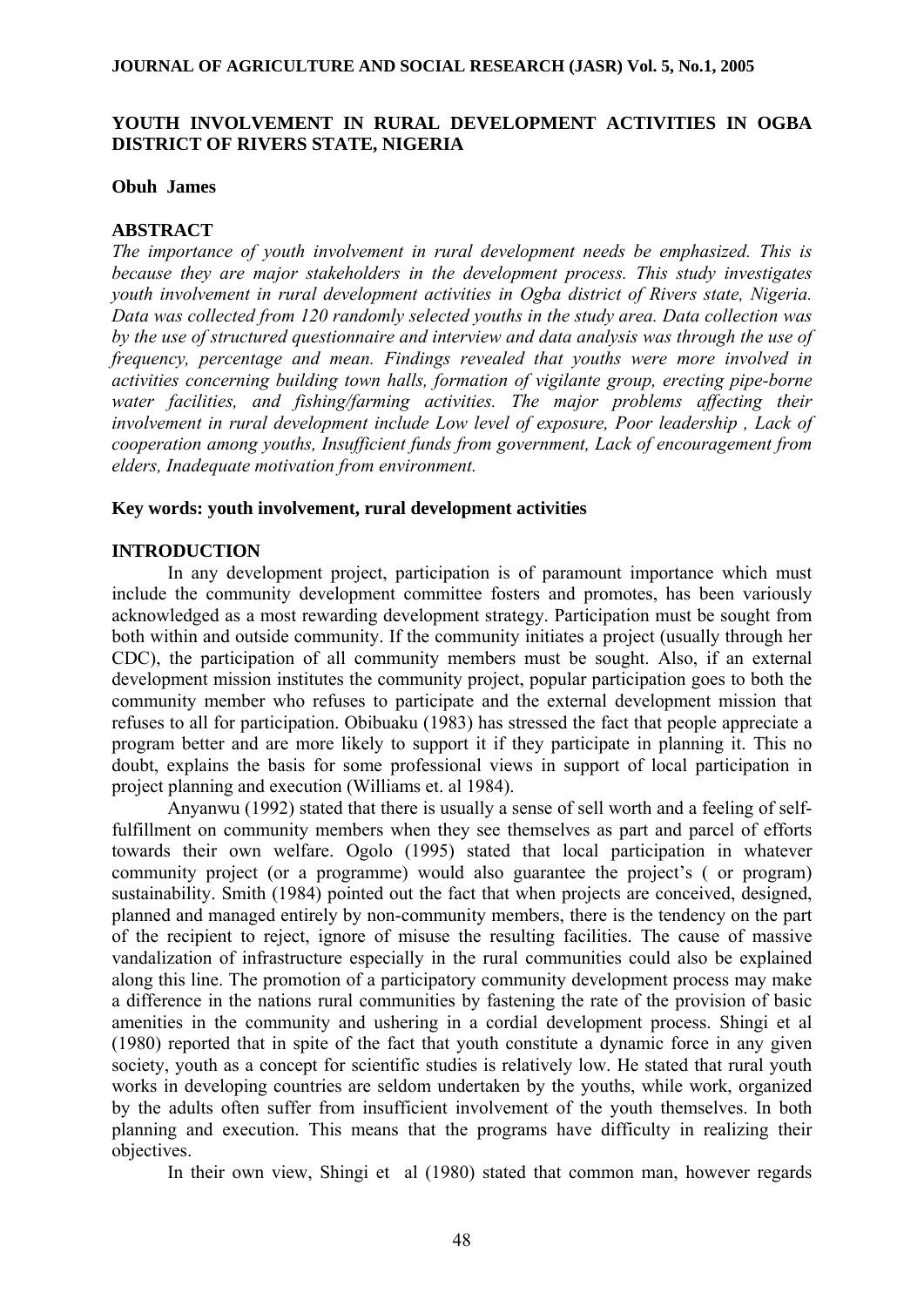youth as a student of higher education and is partly because the news media frequently interchanged topics like " Student Unrest" and " Youth Unrest". They believed that youth represents a specific age bracket in the total lifespan of a person whereas some other believe that the concept of youth is not necessarily related to the biological age structure, but is a state of mind, and thus a matter of inference, Shingi et al (1980) posited that psychologist however view youth as a state of readiness in which the individuals total energies and potentials are unable to find full employment. According to them any person who is energetic and alert can be regarded as youthful, irrespective of his age. Olayide et al (1981) cited Nigeria where the rural youths account for about seventy-five percent of the total population. As a result, rural development has been said to be one of the approaches for rural transformation, that is, it is one of the measure or steps which can be taken in order to bring about improvement in the area of social, economic, political and cultural condition of a community. The youths readily become veritable tool that can enhance accomplishment of community goals.

However, according to Shingi et al (1980), operational simplicity, however, guided most of the resources to define youth as any person in the age-group of 10 to 30 years. The United Nations Statistics on children and youth (1968) for instance posited that any person between 15 and 24 years is in the category of youths. Whereas the Minister of Education and Youth Service, (1969) in one of its conferences defined youth as anybody in the age group of 16 to 30 years. Furthermore, it has been agreed upon on the broad concept that youth is a transitional period in personality development and it bridges the years between childhood and adulthood (D'Souza, 1970). In this opinion 10 years of age is really the bottom of the range and 24 years and above a bit on the higher side.

Despite the fact that there is pressing need to develop the rural sector because of its importance in the nations development, youths that constitute part of the population that make up the rural area do not know how they can contribute to the development of their area. Those who know that there is need for them to play significant role in the socio economic development of their localities do not know how to go about it.

However, this research intends to investigate the extent to which youths are involved in rural development in their area. Specifically the study intends to identify the demographic characteristics of rural youths in the study area, determine the level of involvement of rural youth in development programmes, and determine the problems faced by youths in their involvement in rural development activities.

### **METHODOLOGY**

The study area is the Ogba district of Rivers State which is a significant part of the state because the area is a major producer of crude oil from where the nation gets a fair share of revenue. The population for the study consists of youths in the Ogba district of Rivers State. Thirty youths were randomly selected from four communities using both structured questionnaire and interview schedule to give a total of one hundred and twenty (120) respondents. The instrument elicited information on demographic characteristics, level of involvement in rural development activities and problems affecting youths involvement in rural development activities. Both open and closed ended questions were utilized for data collection.

 In order to obtain information on rural development activities, respondents were requested to rate their level of involvement in ten rural development activities based on a three point scale of high involvement, moderate involvement and low involvement. As for information on problems affecting involvement, respondents were requested to rate nine perceived problems on a three point scale of very important, moderately important and not important.

For the purpose of interpreting data, a mid-point of 2.00 was established and it was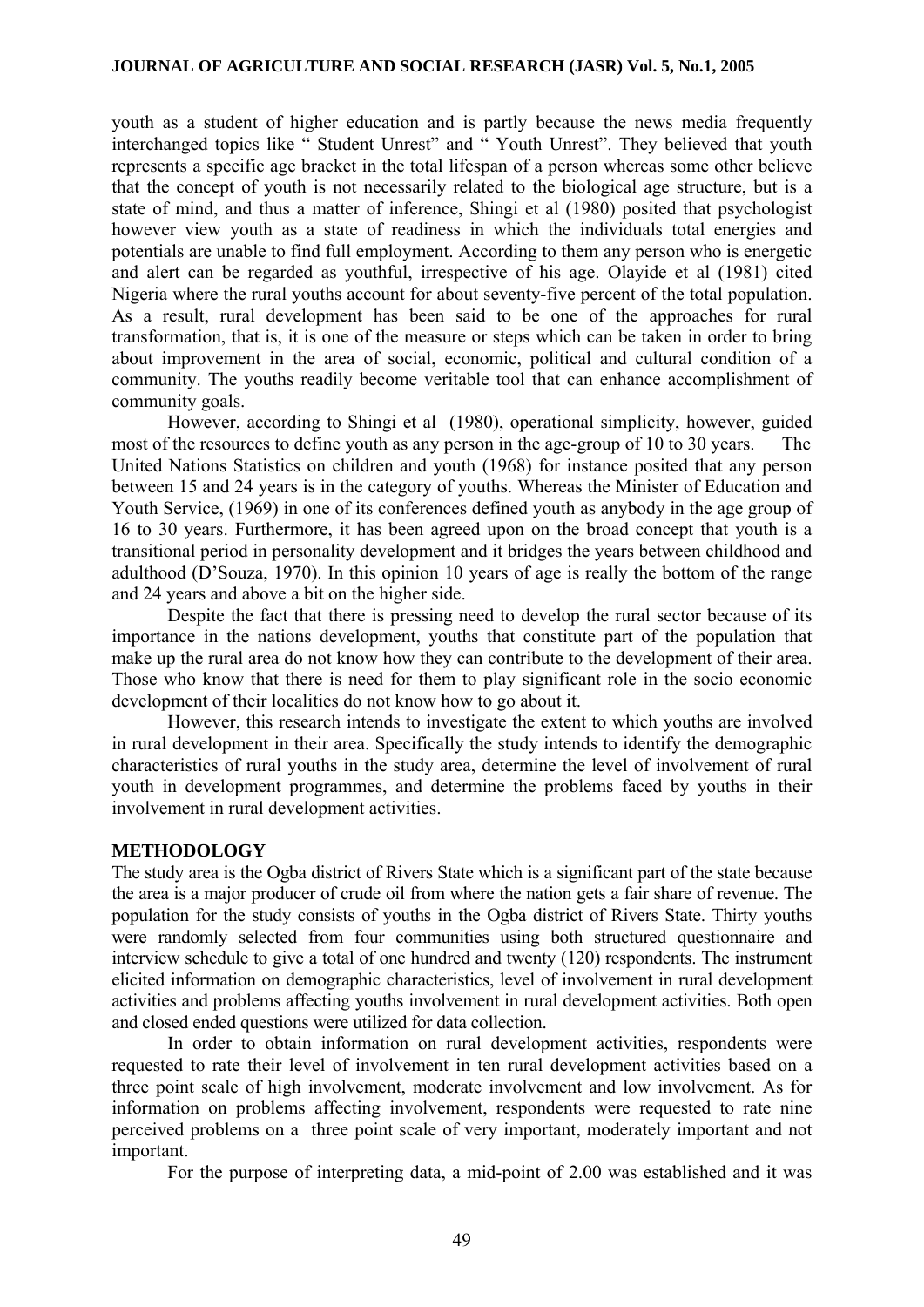noted that any mean score that was equal to or greater than 2.00 was accepted to mean high involvement and any mean score that was less than 2.00 was accepted to mean less involvement. Meanwhile, for the problems affecting involvement in rural development activities, any mean score that was equal to or greater than 2.00 was accepted to mean serious problem while any mean score that was less than 2.00 was accepted to mean less serious problem. Data analysis was mainly through descriptive statistics such as frequency, percentage and mean.

# **RESULTS AND DISCUSSION**

| Table 1. Demographic characteristics of respondents (n–120) |                  |            |  |  |  |
|-------------------------------------------------------------|------------------|------------|--|--|--|
| <b>Characteristics</b>                                      | <b>Frequency</b> | Percentage |  |  |  |
| <b>Gender</b>                                               |                  |            |  |  |  |
| Male                                                        | 67               | 55.8       |  |  |  |
| Female                                                      | 53               | 44.2       |  |  |  |
| Age                                                         |                  |            |  |  |  |
| $<$ 20 years                                                | 12               | 10.0       |  |  |  |
| $20-25$ years                                               | 56               | 46.7       |  |  |  |
| 26-30years                                                  | 26               | 21.7       |  |  |  |
| 31-35 years                                                 | 16               | 13.3       |  |  |  |
| Above 35years                                               | 10               | 8.3        |  |  |  |
| <b>Marital status</b>                                       |                  |            |  |  |  |
| Single                                                      | 69               | 57.5       |  |  |  |
| Married                                                     | 51               | 42.5       |  |  |  |
| Occupation                                                  |                  |            |  |  |  |
| Student                                                     | 49               | 40.8       |  |  |  |
| Civil servant                                               | 20               | 16.7       |  |  |  |
| <b>Business</b>                                             | 27               | 22.5       |  |  |  |
| Applicant                                                   | 24               | 20.0       |  |  |  |
| <b>Education</b>                                            |                  |            |  |  |  |
| None                                                        | 3                | 2.5        |  |  |  |
| Primary                                                     | 19               | 15.8       |  |  |  |
| Secondary                                                   | 53               | 44.2       |  |  |  |
| Higher                                                      | 45               | 37.5       |  |  |  |

|  | Table 1: Demographic characteristics of respondents (n=120) |  |
|--|-------------------------------------------------------------|--|
|  |                                                             |  |

Table 1 shows that majority of the respondents involved in the study were males, and were between 20 and 25 years. This age category is an active period in the lives of youths generally and as such it is expected that they should be able to exert adequate physical energy to development activities. Ajaero and Njoku (2005) found that the mean age of youths in their study was 21.8 years. This study showed that majority of the respondents was single and were mainly students. This was further confirmed as findings revealed that majority of the respondents were educated with a higher percentage attaining secondary education.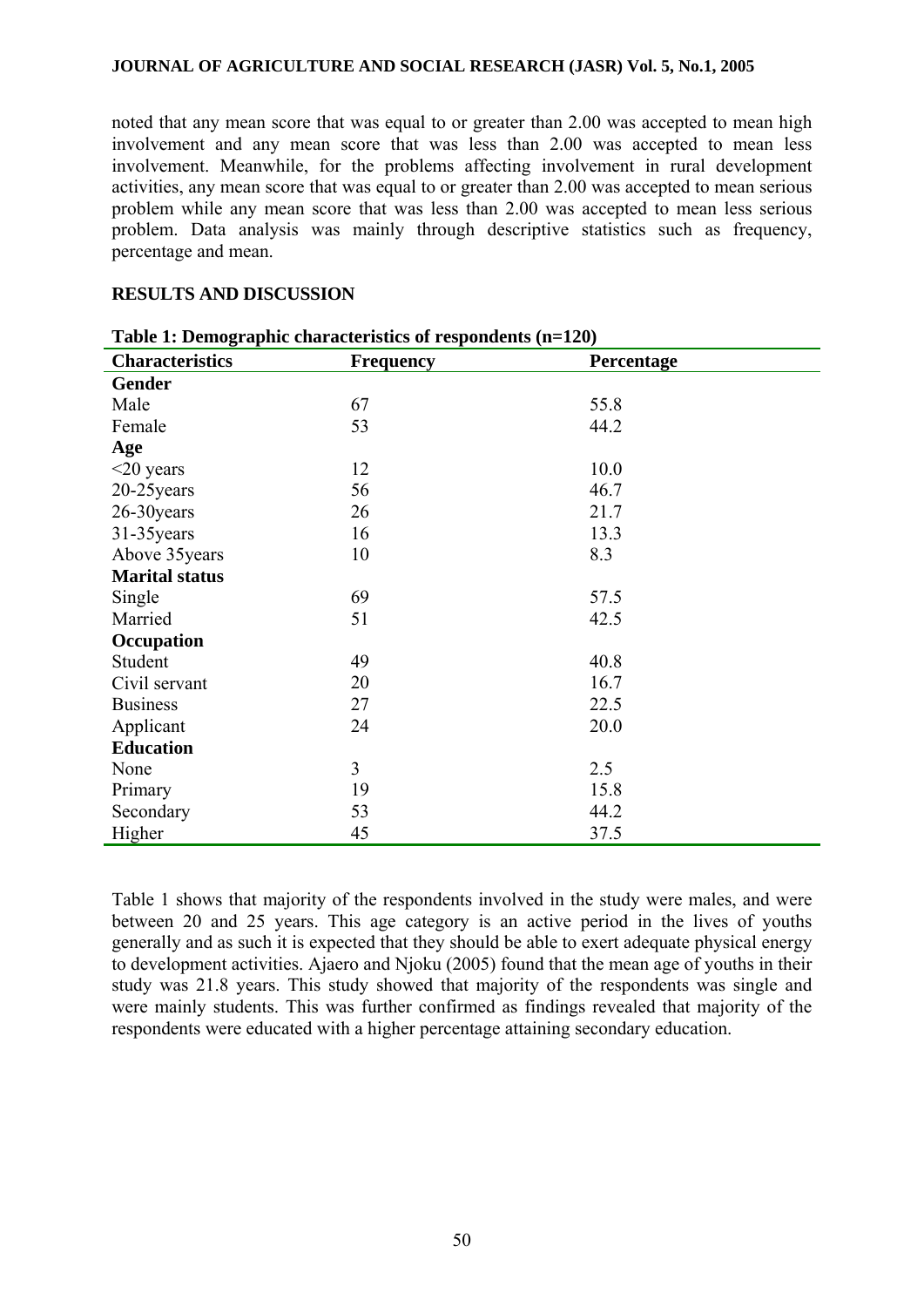| <b>Development activities</b>           | <b>Mean score</b> | <b>Rankings</b> |
|-----------------------------------------|-------------------|-----------------|
| Town halls                              | 2.43              |                 |
| Vigilante group                         | 2.42              |                 |
| Erecting pipe-borne water               | 2.33              |                 |
| Fishing/farming                         | 2.25              |                 |
| Schools                                 | 1.96              |                 |
| Road construction                       | 1.92              | 6               |
| Pressure group for employment of youths | 1.87              |                 |
| Encouraging education through debates   | 1.83              | 8               |
| Settling disputes                       | 1.79              | 9               |
| Constructing bus stop                   | 1.75              | 10              |

**Table 2: Mean distribution of respondents according to development activities involved in (n=120)** 

Ten rural development activities were identified from the study. Ranking these activities revealed that four activities were more significant. The first ranking was for building of town halls. The importance of town halls to the inhabitants of the rural areas in the study area cannot be overemphasized. This is because the town halls are the meeting points for most community deliberations. The next ranking was for formation of vigilante groups. This activity has become inevitable in the rural and urban communities because they serve as security outfit, complementing the efforts of the Police and being more active at nights. The third most important activity identified was erecting pipe-borne water facilities. Youths have been very much involved in this development effort especially when they are supported by multinationals that are common in the area.

 Fishing/farming activities were ranked fifth among the rural development activities identified. Many inhabitants of the study area are involved in farming and to a large extent fishing, since streams and rivers are commonplace in the area. Fishing and farming are therefore common means of livelihood among the people.

| <b>Problems</b>                        | <b>Mean score</b> | <b>Rankings</b> |
|----------------------------------------|-------------------|-----------------|
| Low level of exposure                  | 2.78              |                 |
| Poor leadership                        | 2.71              |                 |
| Lack of cooperation among youths       | 2.64              |                 |
| Insufficient funds from government     | 2.63              | 4               |
| Lack of encouragement from elders      | 2.39              |                 |
| Inadequate motivation from environment | 2.26              |                 |
| Insufficient training                  | 2.21              |                 |
| High input but low output              | 2.18              | 8               |
| Few opportunities                      | 1.92              |                 |

**Table 3: Problems affecting involvement of youths in rural development activities** 

Youths involvement in rural development is hampered by various problems as revealed by the findings of the study. Nine problems were identified in this study. The most serious problem identified by respondents was low level of exposure. This finding is expected because many respondents stated that they have not traveled out of their community. It is possible that this may influence their perception about rural development. Exposure to other culture is a factor that influences change (Ekong, 2003). Poor leadership was identified as the next most serious problem. By this, they expressed that the national leadership is not providing adequate direction for them to participate in development activities, especially in the rural areas.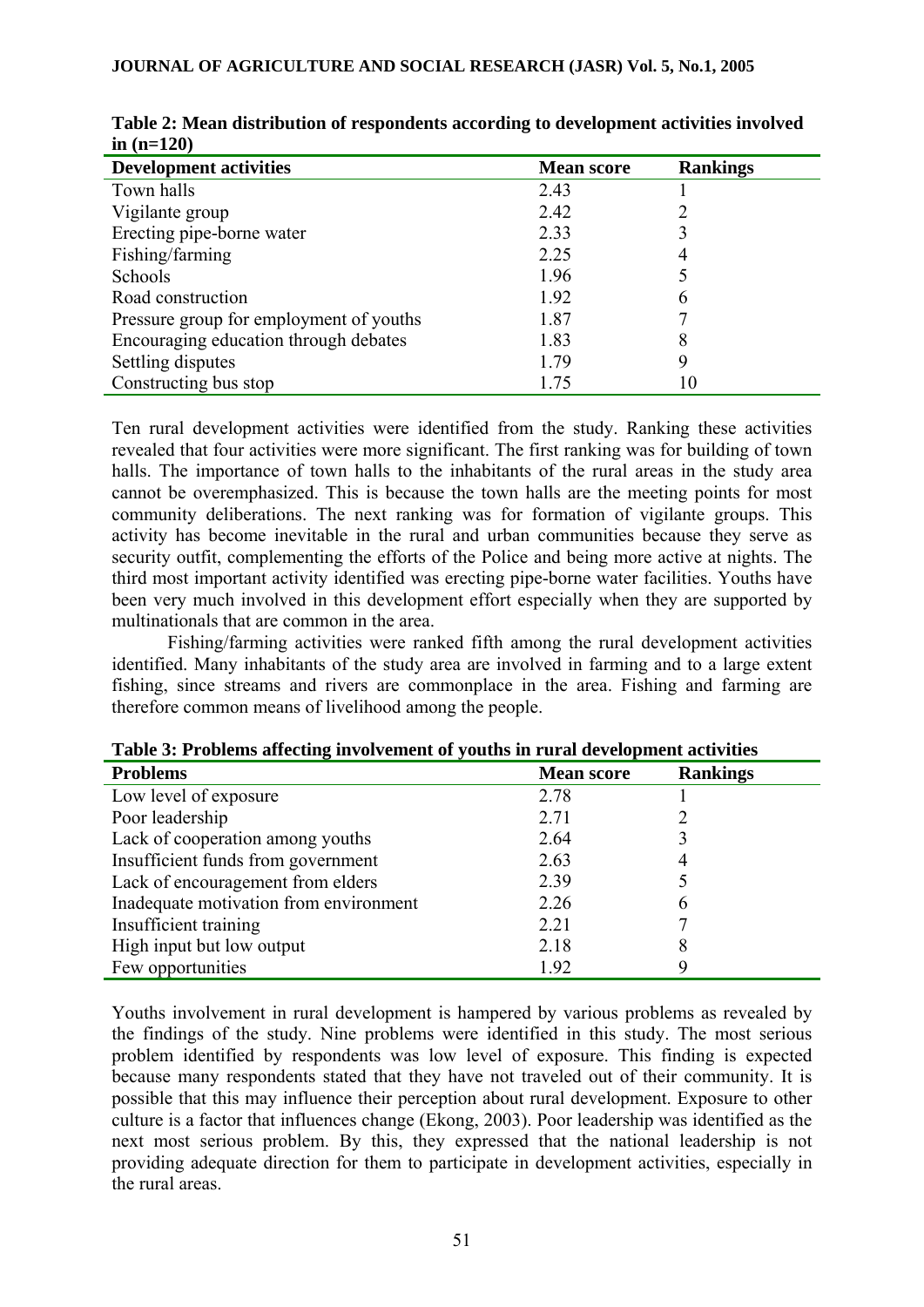### **JOURNAL OF AGRICULTURE AND SOCIAL RESEARCH (JASR) Vol. 5, No.1, 2005**

 Insufficient fund from government was identified as the third problem affecting youth involvement in rural development. Government, it was noted was not providing enough funds to development the rural areas and that is why the rural areas are still far from developing. The next serious problem ranked as fourth was lack of cooperation from youths. This could be because of the rural-urban migration mostly experienced by youths. Angba (2003) revealed that migration of youths from the rural areas has serious implication for agricultural production since most of the work that would have been done by the youths are now left for the adults to do. It was noted that migration would create additional burden of transferred tasks to the adults. Findings of the study showed that lack of encouragement from elders was ranked as the fifth problem affecting involving in rural development activities. This was followed by inadequate motivation from environment. This is expected because of the poor nature of rural development experienced by the youths in their communities. Insufficient training, high input but low output and few opportunities ranked seventh, eight and ninth respectively.

# **CONCLUSION AND RECOMMENDATIONS**

Youths are potent force to reckon with when issues of rural development are being discussed. This is because of their large numbers that is being exploited for communal participation in development activities. Their contributions to development activities can therefore not be overstated. This study investigated their involvement in rural development activities in Rivers State. It was found that they were actively involved in activities concerning building town halls, formation of vigilante group, erecting pipe-borne water facilities, and fishing/farming activities. Based on the findings of this study, the following is recommended*:*

- 1. Youths should be actively involved in decision making through the execution of the programmes so that their contributions to rural development can be reasonably appreciated
- 2. Rural youth organizations should be made more viable to partake in useful development activities and the youths should be motivated to participate in youth organizations for them to be able to contribute to community development programs
- 3. Adequate awareness should be created on the recent and past projects developed. To this end, government should strengthen these youth organizations in the communities.

# **REFERENCES**

Ajaero, J.O. and Njoku, N.J. (2005) Agriculture Undergraduates' preference for Agriculture disciplines in Federal University Of Technology, Owerri, Nigeria. *Global Approaches to Extension Practice,* 1 (1), 18-23.

Angba, A. O. (2003) Effect Of Rural-Urban Migration Of Youths On Agricultural Labour Supply In Umuahia North Local Government Area Of Abia State, Nigeria. *Journal Of Agriculture And Social Research*, 3 (2)

Anyanwu C.N. (1992) Community Development The Nigeria Perspective. Gabester Educational Publishers, Ibadan. P 77

D'souza AA.(1970) Multipurpose School, Its Theory And Practice. Bombay: Elite Publisher.

Ekong E. E. (2003) An Introduction To Rural Sociology. Uyo, Nigeria: Dove Publishers